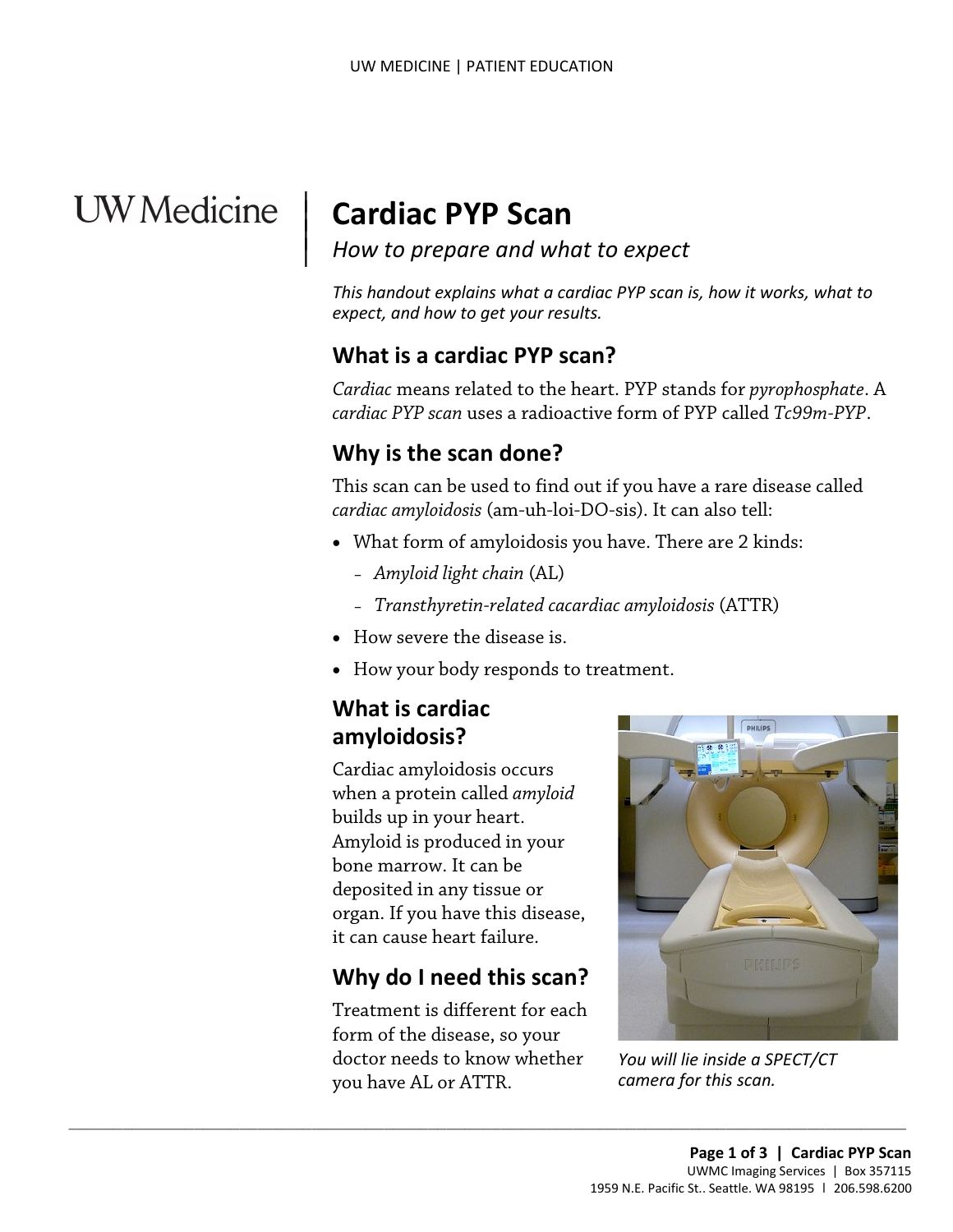The results of your cardiac PYP scan will help your doctor know what treatment will work best for you.

#### **How does it work?**

We will inject a small dose of Tc99m-PYP into an arm vein. This is called an i*ntravenous* (IV) injection. The radioactive *tracer* will:

- Give off gamma rays as it moves through your body
- Gather in the areas where there is ATTR

 The gamma rays are picked up by a special SPECT/CT camera. This camera takes 2 types of pictures:

- The SPECT (*single-photon emission computed tomography*) scan shows where the tracer has collected in your body.
- The CT (*computed tomography*) scan creates pictures of your body structures.

The CT (computed tomography) scan creates pictures of your body.<br>
• The CT (computed tomography) scan creates pictures of you<br>
structures.<br>
Together, the SPECT and CT images provide 3-dimensional (images of your heart stru Together, the SPECT and CT images provide 3-dimensional (3D) images of your heart structures. These images help your doctor diagnose and monitor your condition.

#### **How do I prepare?**

- You must not have had a heart attack within 6 days before this scan.
- While the SPECT/CT camera takes pictures, you must lie very still on a table inside the camera. Before the scan, tell your doctor if you:
	- Are *claustrophobic* (feel anxious in closed spaces)
	- Cannot lie still for 30 minutes

 $\_$  ,  $\_$  ,  $\_$  ,  $\_$  ,  $\_$  ,  $\_$  ,  $\_$  ,  $\_$  ,  $\_$  ,  $\_$  ,  $\_$  ,  $\_$  ,  $\_$  ,  $\_$  ,  $\_$  ,  $\_$  ,  $\_$  ,  $\_$  ,  $\_$  ,  $\_$  ,  $\_$  ,  $\_$  ,  $\_$  ,  $\_$  ,  $\_$  ,  $\_$  ,  $\_$  ,  $\_$  ,  $\_$  ,  $\_$  ,  $\_$  ,  $\_$  ,  $\_$  ,  $\_$  ,  $\_$  ,  $\_$  ,  $\_$  ,

- If needed, you can take a mild *sedative* (medicine to make you relax) for this scan. If you want to use a sedative:
	- You may use Ativan (lorazepam) or Valium (diazepam).
	- You must fill the prescription yourself.
	- Do **not** take the sedative at home. **Bring it with you on the day of your scan.** The technologist will tell you when to take it.
- • *If you were assigned female at birth:* Tell the scheduler if you are pregnant or breastfeeding, or think you may be pregnant.